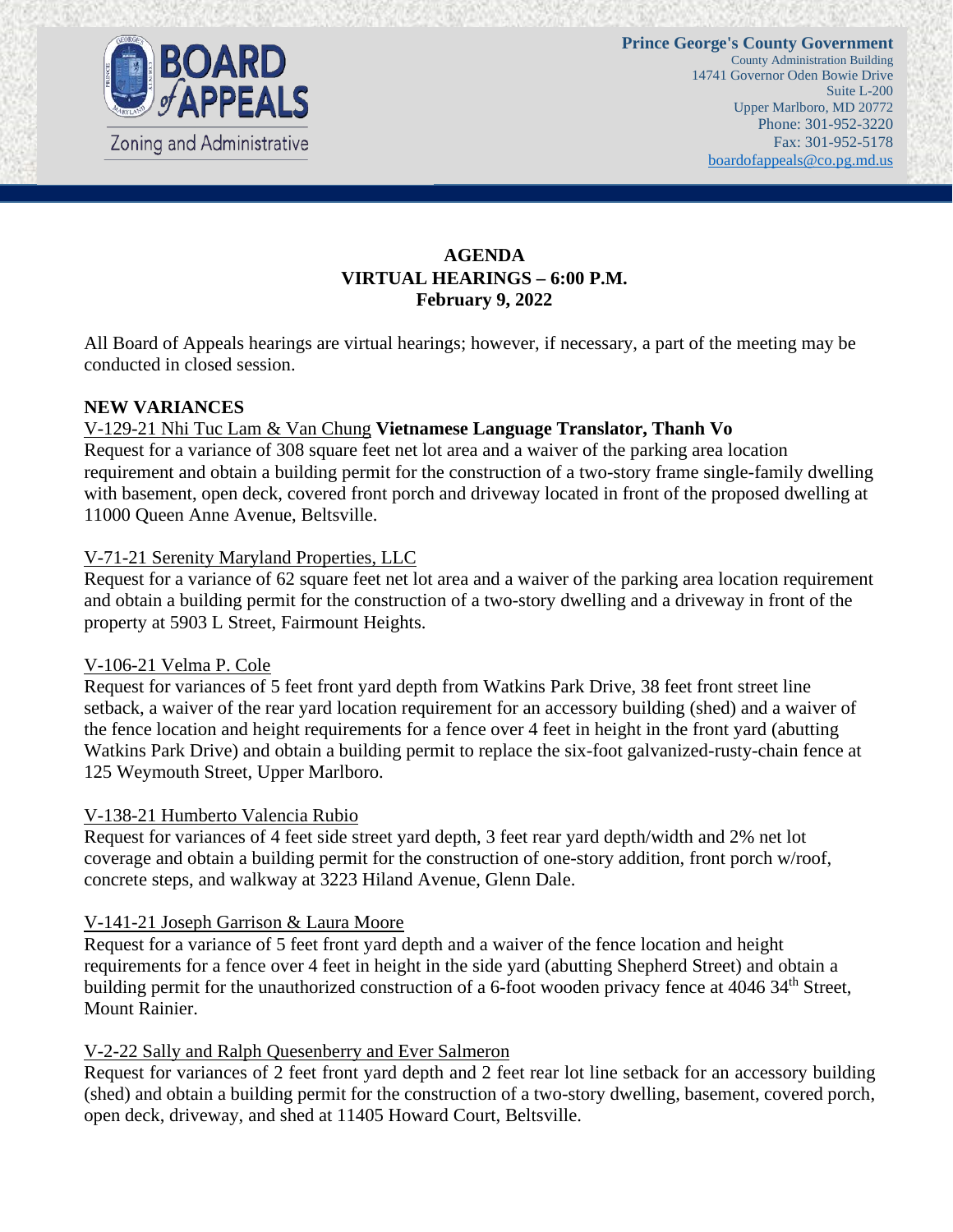# V-4-22 Glover & Associates Inc. Profit Sharing Plan

Request for variances of 9 feet front yard depth, 1.25 feet side yard width, 500 square feet net lot area, 5 feet front building line width and waiver of the parking area location requirement and obtain a building permit for the unauthorized construction of enclosed front porch 1304 Oates Street, Capitol Heights.

## **DISCUSSION/DECISION**

## V-61-21 Max Alberto Joel Rivera

Request for variances of 5 feet side street yard depth, 5.65 feet rear yard depth/width, 2 feet rear lot line setback (shed) and a waiver of the fence location requirement/waivers of the fence location and height requirements for a fence/wall over 4 feet in height in the front yard/side yard (33<sup>rd</sup> Avenue) and obtain a building permit for the construction of a 6-foot wooden privacy fence at 3300 Lancer Drive, Hyattsville. **The record was held open to allow the Town of Riverdale the opportunity to provide comments and petitioner submit a revised site plan.**

# V-118-21 Parris Homes, LLC /Duckling Properties, LLC

Request for a variance of 15 feet front building line width and obtain a building permit for the construction of a two-story house with basement, deck with steps, covered porch with steps, a two-car garage, driveway and concrete walk at 8813 Sterling Street, Landover. **Record was held to allow the petitioner an opportunity to discuss plans with neighbor. Variances will be needed for each lot if intention is to build on all four lots.** 

## V-124-21 Stacy Hughes and Elaine Pickens

Request for a waiver of the fence location requirement/waivers of the fence location and height requirements for a fence/wall over 4 feet in height in the front yard/side yard (abutting Woodyard Road) to construct a 6-foot vinyl fence at 8001 Hunter Drive, Clinton. **Record was held open to allow the HOA to provide comments. The dimensions of the Long Fence Drawings must be noted by the HOA.**

## V-131-21 Dakia McNeill

Request for a waiver of height requirements for a wall over 6 feet in height in the side yard and obtain a building permit to construct a 16-foot-tall privacy wall by 10-foot long adjacent to the left side of the dwelling at 12072 Hallandale Terrace. **The Record was held open to allow the HOA the opportunity to provide its approval for the 16-foot wall and 6-foot fence.** 

## V-132-21 Charles and Denise Shelton

Request for variances of 34,290 square feet net lot area and 1.6% net lot coverage to validate an existing condition (net lot area) and obtain a permit building for the construction of a pool house at 12803 Contee Manor Road, Bowie. **Record open to allow comments from the HOA concerning the pool and pool house.** 

## **RECONSIDERATION**

## V-30-21 Javier Rubio

Request for variances of 1-foot front building line width, 7.89 feet front yard depth and a waiver of the fence location requirement and height requirements for a fence over 4 feet in height in the front yard (abutting Kent Village Drive) to validate existing conditions (front building line, front yard depth, waiver of fence) and obtain a building permit for the unauthorized constructions of a porch, a one-story-rear addition, and driveway extension at 7001 East Forest Road, Landover. **The variances were DENIED on October 20, 2021 due to the Petitioner not submitting the requested documents (revised site plan demonstrating the correct dimensions of the driveway and did not submit the requested photographs of the rear of the house.**